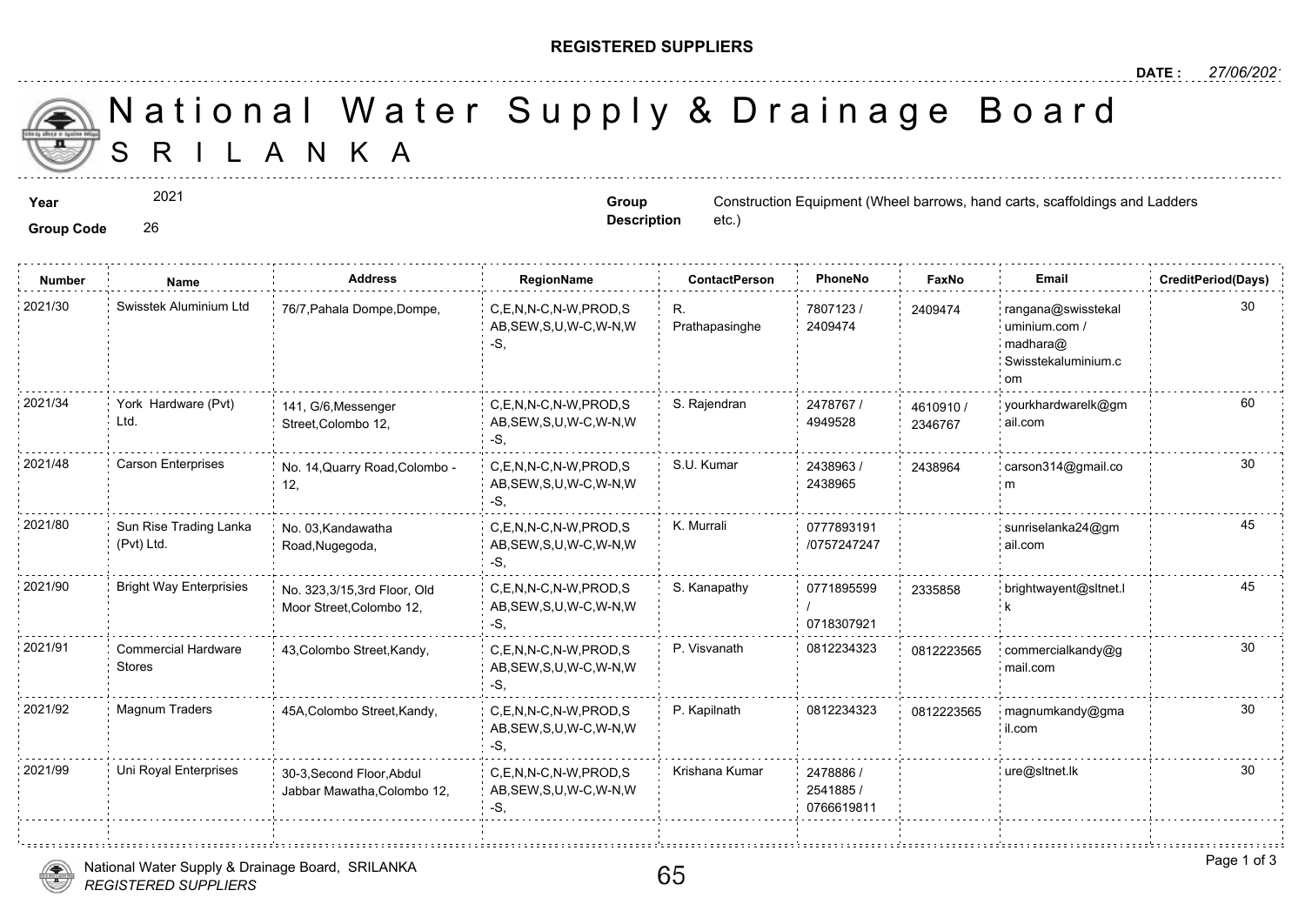

## S R I L A N K A National Water Supply & Drainage

2021

**Group Description**

**Year** Construction Equipment (Wheel barrows, hand carts, scaffoldings and Ladders etc.)

**Group Code** 26

| <b>Marshal Trading</b><br>DAJ Sydney<br>2343452<br>C.E.N.N-C.N-W.PROD.S<br>No. 232, Old Moor<br>233325<br>Company<br>AB, SEW, S, U, W-C, W-N, W<br>Street, Colombo 12,<br>-S.<br>Monara Steel Centre<br>S. Shivakumar<br>2470738 /<br>C.E.N.N-C.N-W.PROD.S<br>No.333-2/18, Old Moor<br>232010<br>2470739 /<br>AB, SEW, S, U, W-C, W-N, W<br>Street, Colombo 12,<br>2390882<br>-S.<br>2823600<br>Dipra Construction<br>Archana<br>C,E,N,N-C,N-W,PROD,S<br>No.189/14, ,Sama<br>282252<br>Equipment (Pvt) LTd.<br>AB, SEW, S, U, W-C, W-N, W<br>Mawatha, Nawala<br>-S,<br>road, Nugegoda,<br>Ningbo Marketing<br>K.T. Murugan<br>C.E.N.N-C.N-W.PROD.S<br>2445670 /<br>245220<br>No. 306, Sri Sangaraja<br>4384882/<br>AB, SEW, S, U, W-C, W-N, W<br>Mawatha, Colombo - 10,<br>4384909 /<br>-S,<br>4384880<br>S.Gowtham<br>Asean Industrial<br>C,E,N,N-C,N-W,PROD,S<br>2448332 /<br>307, Old Moor Street, Colombo -<br>Tradeways<br>2433070 /<br>AB, SEW, S, U, W-C, W-N, W<br>12,<br>2320526<br>-S,<br>The Commercial<br>2381193<br>Parmeshwaren<br>C,E,N,N-C,N-W,PROD,S<br>No. 126J, Mahavidyalaya<br>238119<br>Trading Co.<br>AB, SEW, S, U, W-C, W-N, W<br>Mawatha, Colombo - 13,<br>-S,<br>D.J. Suppliers<br>R.Raveshantha<br>2451345 /<br>C.E.N.N-C.N-W.PROD.S<br>No. 126-1/1D, Maha Vidyalaya<br>0769622311<br>AB, SEW, S, U, W-C, W-N, W<br>Mawatha, Colombo -13,<br>-S.<br>0771823243<br>Tyronne Valencia<br><b>Macson Mesh</b><br>7437140<br>C,E,N,N-C,N-W,PROD,S<br>304, Deans Road, Colombo -<br>743718<br>Industries (Pvt) Ltd<br>AB, SEW, S, U, W-C, W-N, W<br>10.<br>-S.<br>David Reuben<br>Colombo Engineering<br>C.E.N.N-C.N-W.PROD.S<br>No. 38A.Grero<br>Works<br>AB, SEW, S, U, W-C, W-N, W<br>Place, Pamankada, Colombo<br>-S.<br>06. | <b>Number</b> | Name | <b>Address</b> | RegionName | <b>ContactPerson</b> | PhoneNo | Faxl |
|-------------------------------------------------------------------------------------------------------------------------------------------------------------------------------------------------------------------------------------------------------------------------------------------------------------------------------------------------------------------------------------------------------------------------------------------------------------------------------------------------------------------------------------------------------------------------------------------------------------------------------------------------------------------------------------------------------------------------------------------------------------------------------------------------------------------------------------------------------------------------------------------------------------------------------------------------------------------------------------------------------------------------------------------------------------------------------------------------------------------------------------------------------------------------------------------------------------------------------------------------------------------------------------------------------------------------------------------------------------------------------------------------------------------------------------------------------------------------------------------------------------------------------------------------------------------------------------------------------------------------------------------------------------------------------------------------------------------------------------------------------|---------------|------|----------------|------------|----------------------|---------|------|
|                                                                                                                                                                                                                                                                                                                                                                                                                                                                                                                                                                                                                                                                                                                                                                                                                                                                                                                                                                                                                                                                                                                                                                                                                                                                                                                                                                                                                                                                                                                                                                                                                                                                                                                                                       | 2021/102      |      |                |            |                      |         |      |
|                                                                                                                                                                                                                                                                                                                                                                                                                                                                                                                                                                                                                                                                                                                                                                                                                                                                                                                                                                                                                                                                                                                                                                                                                                                                                                                                                                                                                                                                                                                                                                                                                                                                                                                                                       | 2021/114      |      |                |            |                      |         |      |
|                                                                                                                                                                                                                                                                                                                                                                                                                                                                                                                                                                                                                                                                                                                                                                                                                                                                                                                                                                                                                                                                                                                                                                                                                                                                                                                                                                                                                                                                                                                                                                                                                                                                                                                                                       | 2021/188      |      |                |            |                      |         |      |
|                                                                                                                                                                                                                                                                                                                                                                                                                                                                                                                                                                                                                                                                                                                                                                                                                                                                                                                                                                                                                                                                                                                                                                                                                                                                                                                                                                                                                                                                                                                                                                                                                                                                                                                                                       | 2021/251      |      |                |            |                      |         |      |
|                                                                                                                                                                                                                                                                                                                                                                                                                                                                                                                                                                                                                                                                                                                                                                                                                                                                                                                                                                                                                                                                                                                                                                                                                                                                                                                                                                                                                                                                                                                                                                                                                                                                                                                                                       | 2021/262      |      |                |            |                      |         |      |
|                                                                                                                                                                                                                                                                                                                                                                                                                                                                                                                                                                                                                                                                                                                                                                                                                                                                                                                                                                                                                                                                                                                                                                                                                                                                                                                                                                                                                                                                                                                                                                                                                                                                                                                                                       | 2021/273      |      |                |            |                      |         |      |
|                                                                                                                                                                                                                                                                                                                                                                                                                                                                                                                                                                                                                                                                                                                                                                                                                                                                                                                                                                                                                                                                                                                                                                                                                                                                                                                                                                                                                                                                                                                                                                                                                                                                                                                                                       | 2021/288      |      |                |            |                      |         |      |
|                                                                                                                                                                                                                                                                                                                                                                                                                                                                                                                                                                                                                                                                                                                                                                                                                                                                                                                                                                                                                                                                                                                                                                                                                                                                                                                                                                                                                                                                                                                                                                                                                                                                                                                                                       | 2021/299      |      |                |            |                      |         |      |
|                                                                                                                                                                                                                                                                                                                                                                                                                                                                                                                                                                                                                                                                                                                                                                                                                                                                                                                                                                                                                                                                                                                                                                                                                                                                                                                                                                                                                                                                                                                                                                                                                                                                                                                                                       | 2021/357      |      |                |            |                      |         |      |